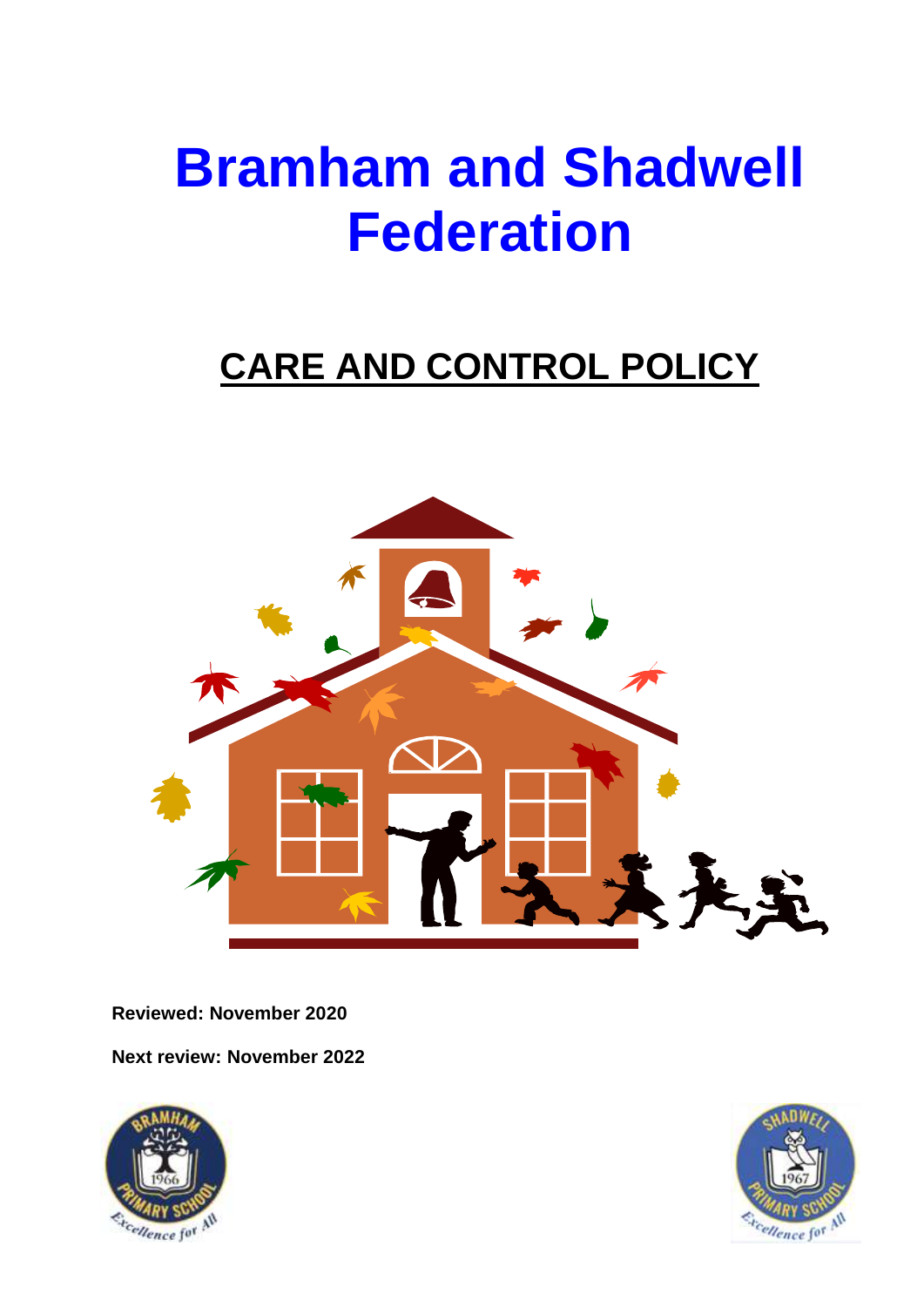#### **Introduction**

The purpose of the policy is to clarify the situation for all teaching and support staff working with children and young people, to inform them what is acceptable in relation to the use of physical intervention to manage challenging behaviour, and to prevent any misunderstanding of their intentions. It is also intended to inform children, their parent(s), carer(s), families and other relevant stakeholders of the legal position in relation to physical intervention, and systems and procedures that we follow at Bramham and Shadwell Federation.

There is a common misconception that any physical contact with a child is in some way unlawful. This is NOT true.

*"It is not illegal to touch a pupil. There are occasions when physical contact, other than reasonable force, with a pupil is proper and necessary. Examples of where touching a pupil might be proper or necessary: holding the hand of the child at the front/back of the line when going to assembly or when walking together around the school; when comforting a distressed pupil; when a pupil is being congratulated or praised; to demonstrate how to use a musical instrument; to demonstrate exercises or techniques during PE lessons or sports coaching; to give first aid."*

At Bramham and Shadwell Federation we constantly strive to create a calm environment that minimises the risk of incidents arising that might require the use of force. In addition to this, pupils who present with challenging behaviour have an individual Positive Handling Plan (PHP). In relation to inappropriate behaviour, staff at the school will use their skills to defuse conflict situations. We will distract, cajole, persuade and negotiate with young people as well as reminding them of rules, privileges, rewards and sanctions. There may be circumstances however, where verbal de-escalation alone is not enough to deal with the risks that present themselves, and physical steps need to be taken.

This policy has been draw up taking cognisance of DFE guidance: The Use of Reasonable Force (July 2011), Section 93 of The Education and Inspections Act 2006, DFES guidance LEA/264/2003: Guidance on the Use of Restrictive Physical Interventions for Pupils with Severe Behavioural Difficulties (Sept 2003) and the joint DFES/DOH guidance: Guidance for Restrictive Physical Interventions (July 2002).

This policy should be read in conjunction with the school's Behaviour Policy, Health and Safety Policy and Child Protection Policy.

Every effort will be made to ensure that all staff at Bramham and Shadwell Federation:

- i. clearly understand this policy and their responsibilities in the context of their Duty of Care in taking appropriate measures where physical intervention is necessary
- ii. are provided with appropriate training to deal with incidents safely and effectively.

# **Underpinning values**

**Everyone attending or working in this school has a right to:**

- **•** recognition of their unique identity;
- be treated with respect and dignity;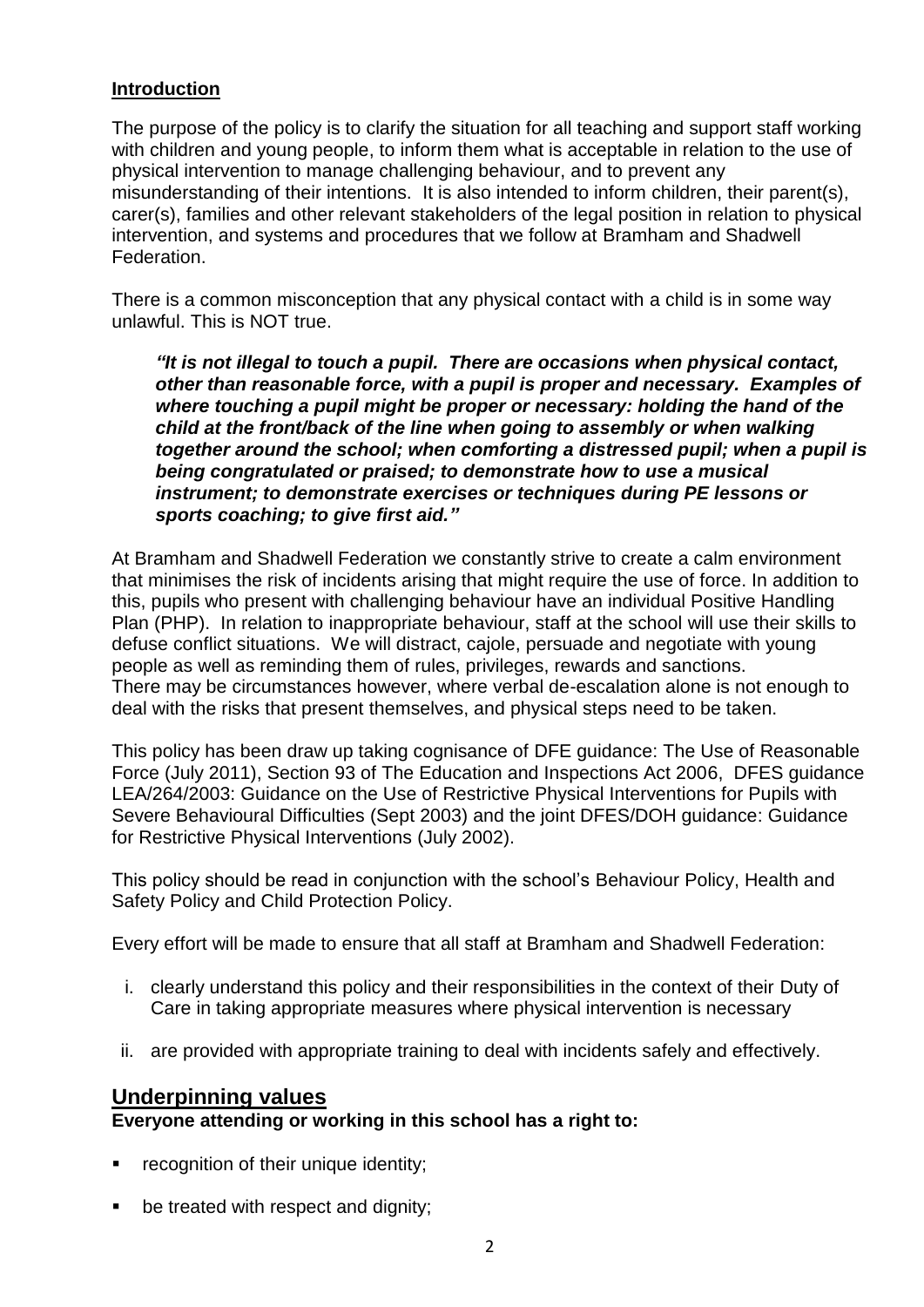- **EXEC** learn and work in a safe environment;
- be protected from harm, violence, assault and acts of verbal abuse.

#### **Pupils attending this school and their parents have a right to:**

- individual consideration of pupil needs by the staff who have responsibility for their care and protection;
- expect staff to undertake their duties and responsibilities in accordance with the school's policies;
- be informed about school rules, relevant policies and the expected conduct of all pupils and staff working in school;
- be informed about the school's complaints procedure.

**The school will ensure that pupils are given support to understand the need for and respond to clearly defined limits, which govern behaviour in the school.**

# **Strategies for dealing with challenging behaviour**

#### **Prevention of challenging behaviour**

#### **Primary Prevention**

This is achieved by:-

- The deployment of appropriate staffing numbers;
- The deployment of appropriately trained and competent staff;
- Avoiding situations and triggers known to provoke challenging behaviour;
- Creating opportunities for choice and achievement;
- Developing staff expertise through a programme of Continuous Professional Development;
- Exploring pupils' preferences relating to the way/s in which they are managed.

#### **Secondary Prevention**

This involves the recognition of the early stages of a behavioural sequence that is likely to develop into violence or aggression and employing 'diffusion' techniques to avert any further escalation.

At this stage, a Positive Handling Plan (PHP) will be set up to clarify the appropriate application of gradually increasing or decreasing levels of force in response to the particular child/young person's behaviour.

Where there is clear documented evidence that particular sequences of behaviour escalate rapidly into violence, the use of a restrictive physical intervention (RPI) at an early stage in the sequence may, potentially, be justified if it is clear that:

• Primary prevention has not been effective, and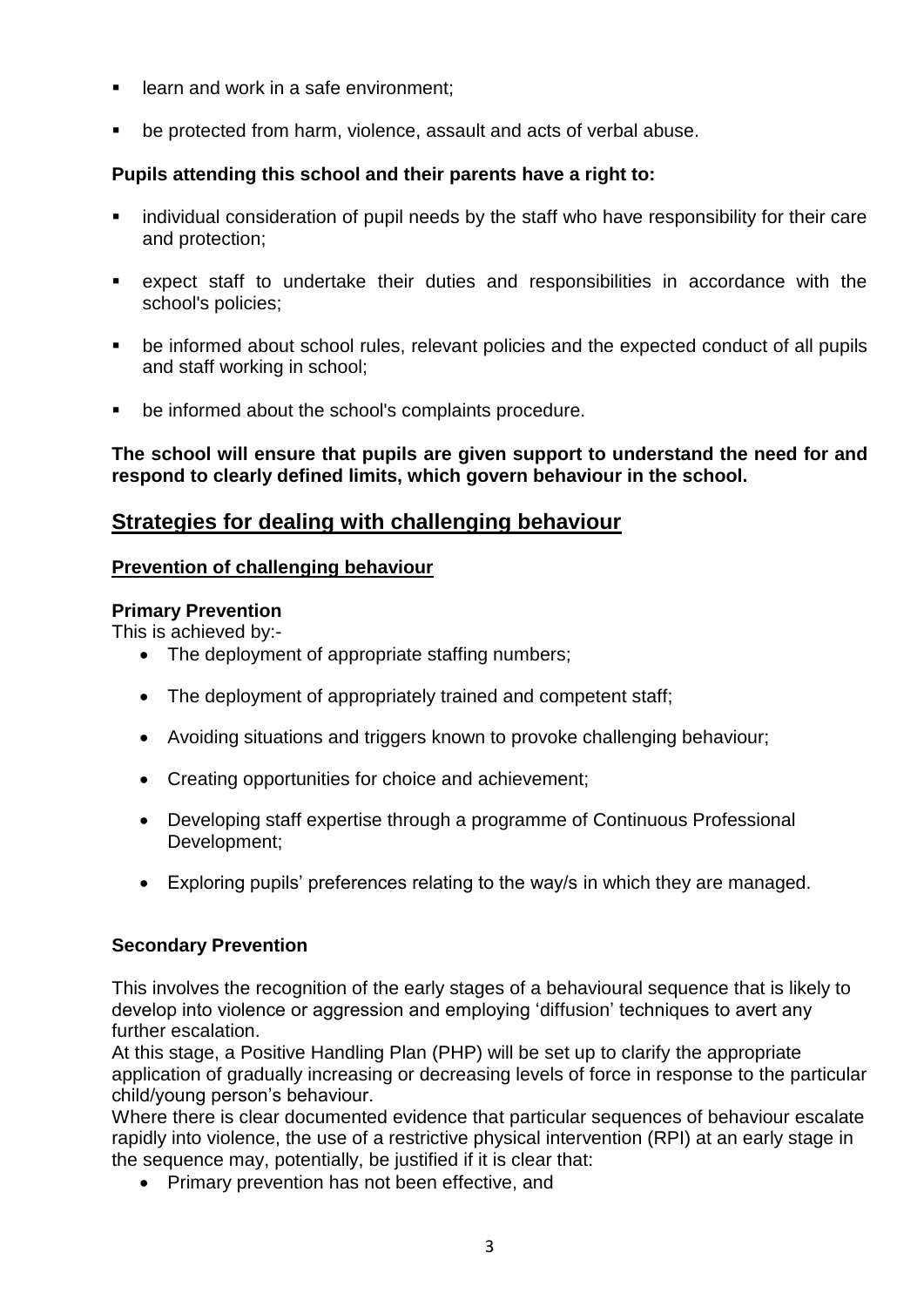- The risks associated with **NOT** using an RPI are greater than the risks of using a RPI, and
- Other appropriate methods, which do not involve RPI, have been tried without success.

The school uses Social and Emotional Aspects of Learning (SEAL) approaches to help pupils to learn about feelings and managing conflict, where this is appropriate to their level of development. The school curriculum and ethos promote independence, choice and inclusion and pupils are given maximum opportunity for personal growth and emotional wellbeing.

As endorsed in the school's Behaviour Policy, staff consistently use positive strategies to encourage acceptable behaviour and good order.

Every effort will be made to resolve conflicts positively and without harm to pupils or staff, property, buildings or the environment. Some or all of the following approaches should be taken according to the circumstances of the incident:

- **Verbal acknowledgement of unacceptable behaviour with request for the pupil to refrain; (this includes negotiation, care and concern)**
- **Further verbal reprimand stating:**
	- **- that this is the second request for compliance;**
	- **- an explanation of why observed behaviour is unacceptable;**
	- **- an explanation of what will happen if the unacceptable behaviour continues.**
- **Warning of intention to intervene physically and that this will cease when the pupil complies, if possible summon assistance from other staff.**
- **Physical intervention. Reasonable force being used in line with legislation and guidance.**

All staff are trained in skills to help them to defuse situations before behaviour becomes challenging and how to de-escalate incidents should they arise.

#### **Reasonable force will only be used when the risks involved in doing so are outweighed by the risks involved in not using force.**

# **The Legal Implications**

# **Duty of Care**

All staff working within the school have a 'Duty of Care' to the children and young people and as such, may face a situation where physical intervention is the only option left available to them, in order to ensure safety. Staff who have a Duty of Care have lawful justification for taking reasonable physical steps to prevent injury to any person, or damage to property. Taking no action which results in a person being injured, could leave a member of staff open to an allegation that they were in neglect of their Duty of Care.

# **The Children's Act**

Staff will always follow the principles enshrined in the above act whereby the safety and wellbeing of the children is paramount. Staff will act in accordance with the 'best interests principle', acting honestly and in good faith to protect what they perceive to be the best interests of the child/children.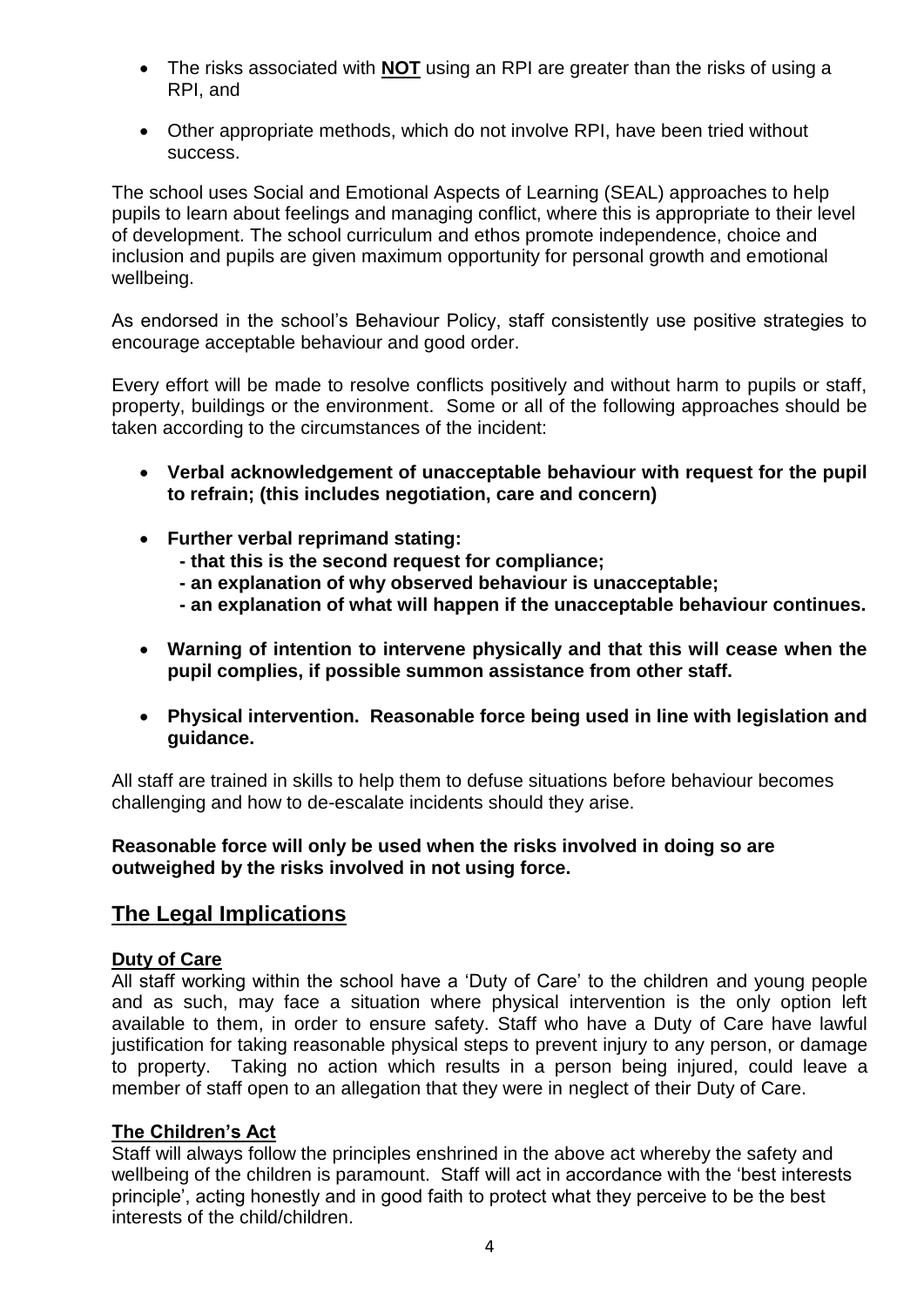# **Section 93**

Section 93 of the Education and Inspections Act 2006 'The Power of Members of Staff to Use Force' states:

A member of the staff of a school may **use such force as is reasonable** in the circumstances to prevent a pupil from doing, or continuing to do any of the following;

- **committing an offence**
- **injuring themselves or others, or causing damage to property**
- compromising the good order or discipline of the school.

This policy allows for the physical restraint of pupils in disciplinary or dangerous situations. This must not include any form of corporal punishment and should be limited to the minimum force absolutely necessary for the minimum amount of time.

Examples of situations were the guidance could apply:

- when a pupil attacks a member of staff;
- when a pupil attacks another pupil;
- when a pupil is engaged in, or is on the verge of committing, deliberate damage or vandalism;
- when a pupil is causing, or at risk of causing, injury or damage by accident, by rough play, or by misuse of dangerous materials or objects (for example, in the lab or on the sports field)
- when a pupil at risk absconds from class or tries to leave the school;
- when a pupil persistently refuses to obey an order to leave a classroom;
- when a pupil is seriously disrupting a lesson.

It is the policy of the school that only in exceptional circumstances may physical restraint be used by an adult working within the school, and that our policy in this regard be made known to staff, governors, parents and pupils and that clear contingencies are known to all.

# **The Application of Force**

The application of any form of physical control inevitably carries an attached risk of unintended harm and this places staff and the school at risk of potential litigation. It can only be justified according to the circumstances described in this policy. Staff, therefore, have a responsibility to follow this policy and to seek alternative strategies wherever possible in order to prevent the need for physical intervention. Staff need to be aware that they are responsible for:

- assessing risks (dynamic risk assessment) related to individual circumstances which may arise in the course of their day-to-day duties and
- making judgements about when the use of force is necessary and the degree of force which may be regarded as necessary to manage a situation.

Staff need to be aware that they are required to justify their decisions in writing through the recording and reporting procedures outlined later in this document.

When circumstances justify, staff **AS A LAST RESORT**, may:-

- **n** physically interpose between pupils
- block a pupil's path
- hold a pupil in a controlled manner
- use escorting techniques in a controlled manner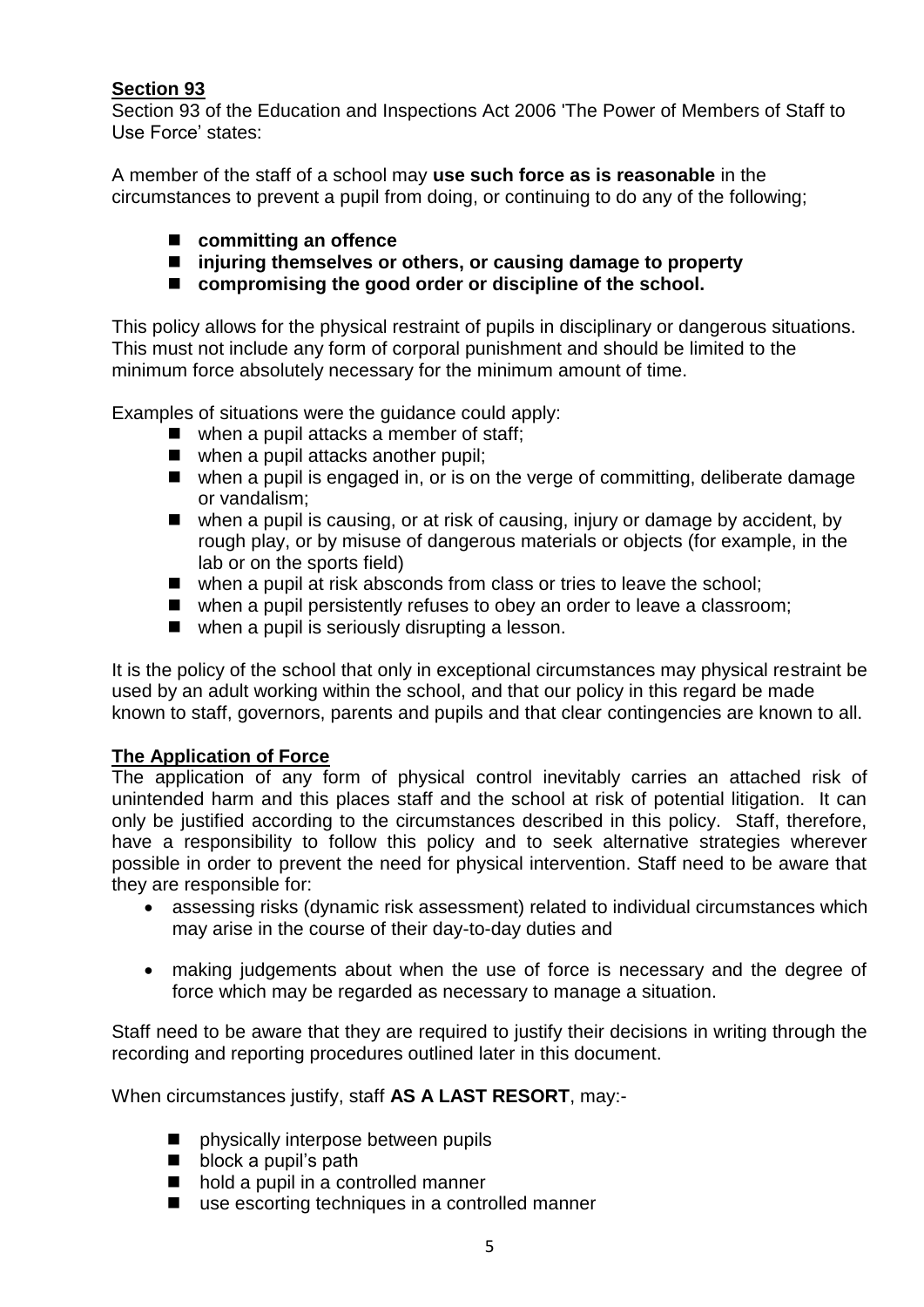■ in extreme circumstances, use more restrictive holds.

Staff's response to an incident should seek to employ a gradually increasing or decreasing level of force in response to the child/young person's behaviour as set out in the child's PHP.

If possible, the use of restraint needs a second adult present to assist with and/or witness the incident. Staff must be aware of DFE recommendations as set out in the guidance document, and not hold pupils in such a way that they may be injured or prevented from breathing.

During any incident involving the use of force, staff are expected to continue to use all available verbal and non-verbal support and de-escalation strategies to defuse difficult situations.

#### **Reasonable Force**

There is no legal definition of 'reasonable force'. It will always depend upon the circumstances of each individual case.

#### **THE USE OF ANY DEGREE OF FORCE IS UNLAWFUL IF THE PARTICULAR CIRCUMSTANCES DO NOT WARRANT THE USE OF PHYSICAL FORCE.**

The degree of force employed must be in proportion to the circumstances of the incident and must be the minimum needed to achieve the desired result.

Whether the degree of force used is reasonable will also be determined by the child's age; gender; stature; medical history; level of physical, emotional and intellectual development; special needs; and social context.

# **Definitions of Positive Handling**

Positive Handling describes a broad spectrum of risk reduction strategies. Positive handling is a holistic approach involving policy, guidance, management of the environment, and deployment of staff. It also involves personal behaviour, diversion, diffusion, and deescalation. Positive Handling Plans (PHPs) are a plan for the positive management of pupils' challenging behaviour. They are based on a risk assessment and identify positive prevention strategies and how a pupil may need to be supported in a crisis.

- Physical intervention the use of any physical handling technique that has the child or young person's compliance. (e.g. prompting, shepherding)
- Restrictive physical intervention (RPI), Restraint the positive application of force in order to overcome rigorous resistance, completely directing and controlling a person's free movement. (i.e. the child or young person is no longer compliant)

**A planned intervention** is one that is described/outlined in the pupil's PHP. This should cover most interventions, as possible scenarios will be identified and planned for when the PHP is drawn up. These interventions may include the use of Team -Teach physical intervention techniques.

**An emergency physical intervention** may be necessary if a situation arises that was not foreseen or is uncharacteristic of the pupil. Members of staff retain their Duty of Care to pupils and any response, even in an emergency, must be proportionate to the circumstances. Staff should use the minimum force necessary to prevent injury and maintain safety, consistent with the training that they have received. Following any such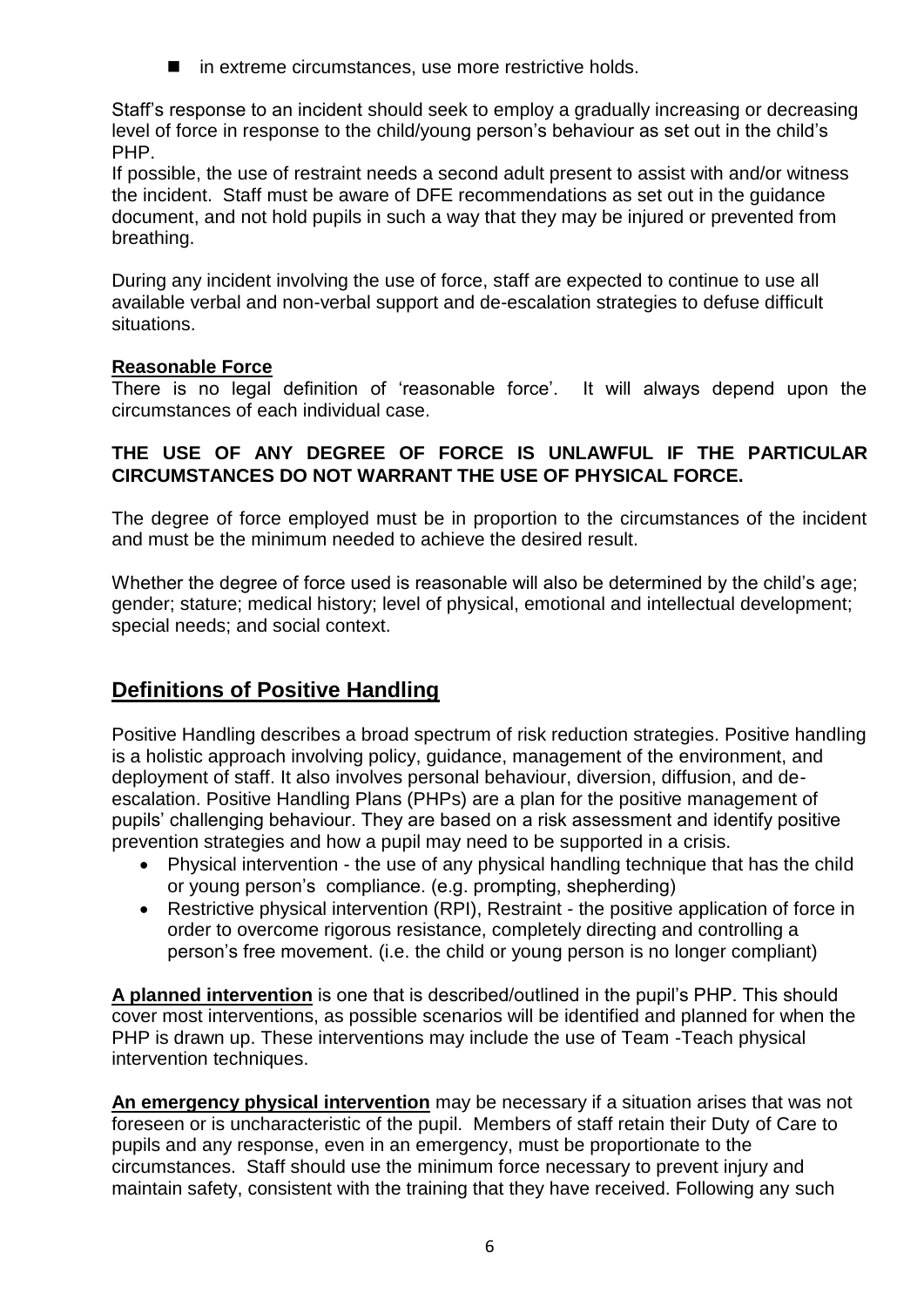incident, a PHP will be devised (or the existing plan updated) to support effective responses to any such situations which may arise in the future.

# **Positive Handling Plans (PHPs)**

Where behavioural records and/or risk assessment identifies a need for a planned approach, PHPs are written for individual children and where possible, these will be designed through multi-agency collaboration in conjunction with the child and their parent/carer. With parental consent, these plans may be shared with other agencies/services supporting the child to facilitate consistency of approach so far as is possible.

Where a PHP is required, a meeting will take place between the school, the child, their parent/carer and any other stakeholder/service where appropriate, to set out a written plan that will identify the key drivers and trigger points for a child's behaviour and a gradual and graded system of staff response which may include the application of gradually increasing or decreasing levels of force in response to the child/young person's behaviour*.* The purpose of a PHP is to provide all staff with the necessary information to deal with behaviour effectively and consistently, avoiding the need for any physical intervention. The plans do need to cover this however, in the event that all else has failed.

Any techniques used will take account of a young person's;

- age;
- gender;
- level of physical, emotional and intellectual development;
- special needs;
- social context.

# **Personal Safety**

There may be times when a member of staff may need to defend themselves from a physical assault or 'break away' from a child who has taken hold of them. It is acknowledged that with some disengagement techniques pupils may encounter some minimal discomfort when appropriate release techniques are used. However, this is very brief, transient and poses less of a risk than the behaviour they are employed in response to, e.g. biting.

All staff will be given input on key skills and principles regarding personal safety and selfdefence, as part of their ongoing training.

# **Seclusion, time out and withdrawal**

**Seclusion:** where an adult or child is forced to spend time alone against their will in a locked room or room which they can not leave. Seclusion could be deemed to be a breach of a person's human rights unless sanctioned by a lawful order, or unless used in an emergency situation where there is significant risk of harm. This strategy will only ever be used in exceptional circumstances where the risks involved with it's use are outweighed by the risks that are presented.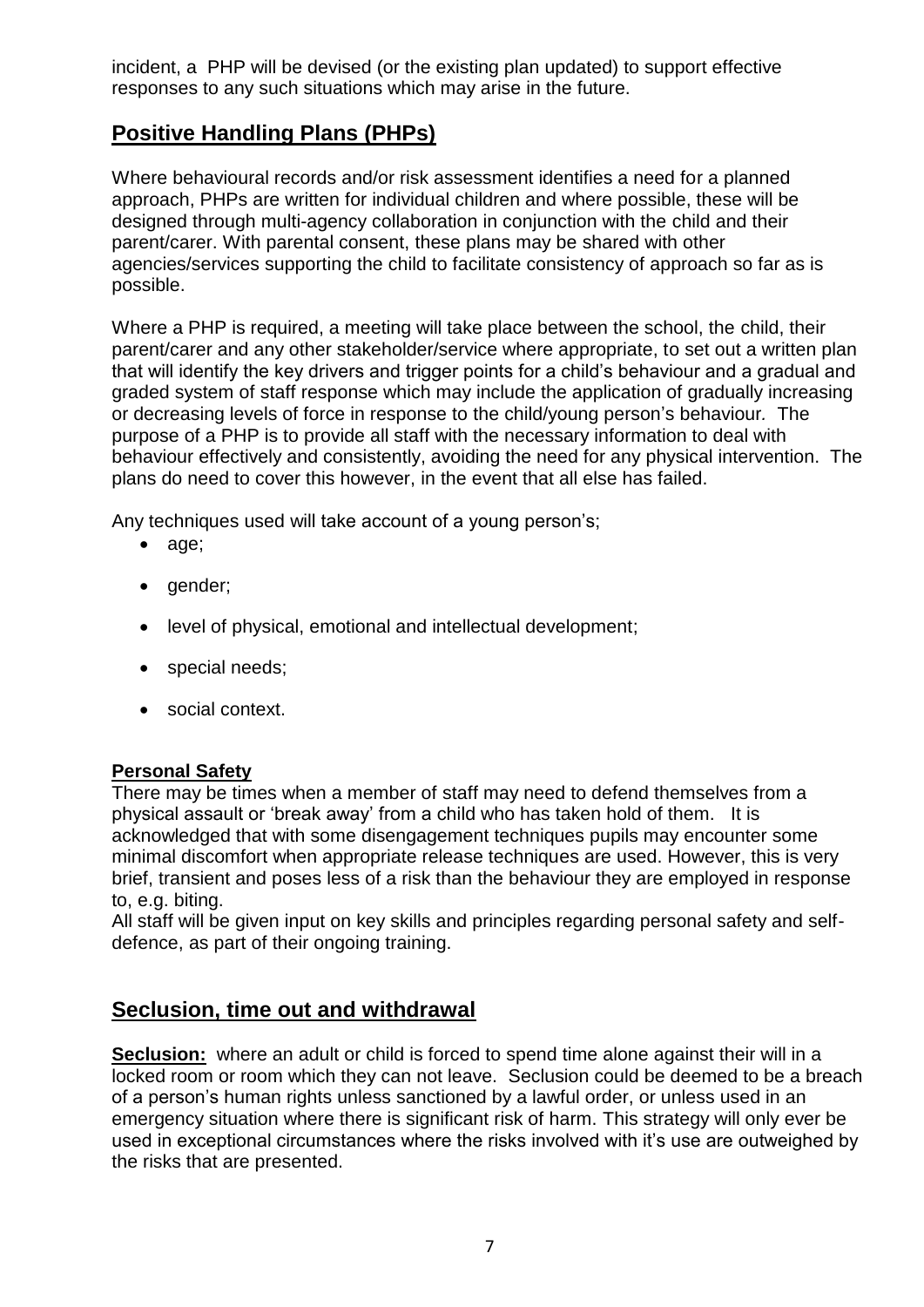**Time out:** This involves restricting a child's access to positive reinforcements as part of the PHP, in a room or area which they may freely leave. It is a specific behaviour management technique and does not necessarily literally mean time spent out of the class/group, but rather refers to a withdrawal of attention and/or things they find rewarding (it could be as simple as turning away from a child who is attention seeking, or positioning a child away from the class/group). This withdrawal of attention could also be achieved by sending a pupil to another class/group or a quiet area.

**Withdrawal:** which involves removing the child from a situation which causes anxiety or distress to a location where they can be continuously observed and supported until they are ready to resume their usual activities. This can mean removing a child from the class/group to allow them time to calm down or to prevent a situation from escalating. They may need time away from staff and pupils (either on their own or in another class/group) in order to break the cycle/pattern of their behaviour or to reduce their level of anxiety/distress. This "quiet time" could be time in the playground, a quiet room, or sitting in an office supervised by a member of the leadership team.

# **Restrictive Physical Interventions and Risk Assessment**

Both challenging behaviour and RPIs will involve a risk – to both staff and pupils. A risk assessment aims to balance these risks. The aim of the individual pupil's PHP and of this policy is to reduce the risks associated with pupils' challenging behaviour as far as is reasonably practicable – the risks that are associated with the behaviour itself and the risk of managing that behaviour. The risks of employing an intervention should be lower than the risks of not doing so.

Pupils whose challenging behaviour may pose a risk to staff or pupils will be the subject of an Individual Pupil Risk Assessment (IPRA) and will have a PHP drawn up as a result of this. These will be shared with all staff and stored in the red file kept in each classroom.. All staff authorised to use physical intervention with pupils receive training in Team-Teach techniques and receive information about the risk to pupils of positional asphyxia. There are very clear protocols delivered during training to minimise the possibility of this and to ensure that appropriate safeguards are implemented.

# **Responsibility of Staff**

The Act authorises all staff at the school to use reasonable force to control or restrain pupils.

The Head Teacher will ensure that all staff are aware of, and understand, what the authorisation entails.

Where a pupil is recognised as likely to behave in ways which may require physical control, staff should initiate the production of IPRAs and PHPs. This plan will be drawn up in conjunction with the SEN co-ordinator and shared with all pertinent staff at the school. The plan will also be made available and discussed with the child, their parent(s), carer(s), families and other relevant stakeholders.

Pupils' PHPs are Safe Systems of Work under Health and Safety Regulations. As such it is imperative that these plans are followed and implemented by all members of staff.

Any force used must be appropriate in the sense that a "reasonable adult" should think it suitably addresses the tariff level of challenging behaviour. It should always be the last resort and in no circumstances be used in anger and/or to inflict pain.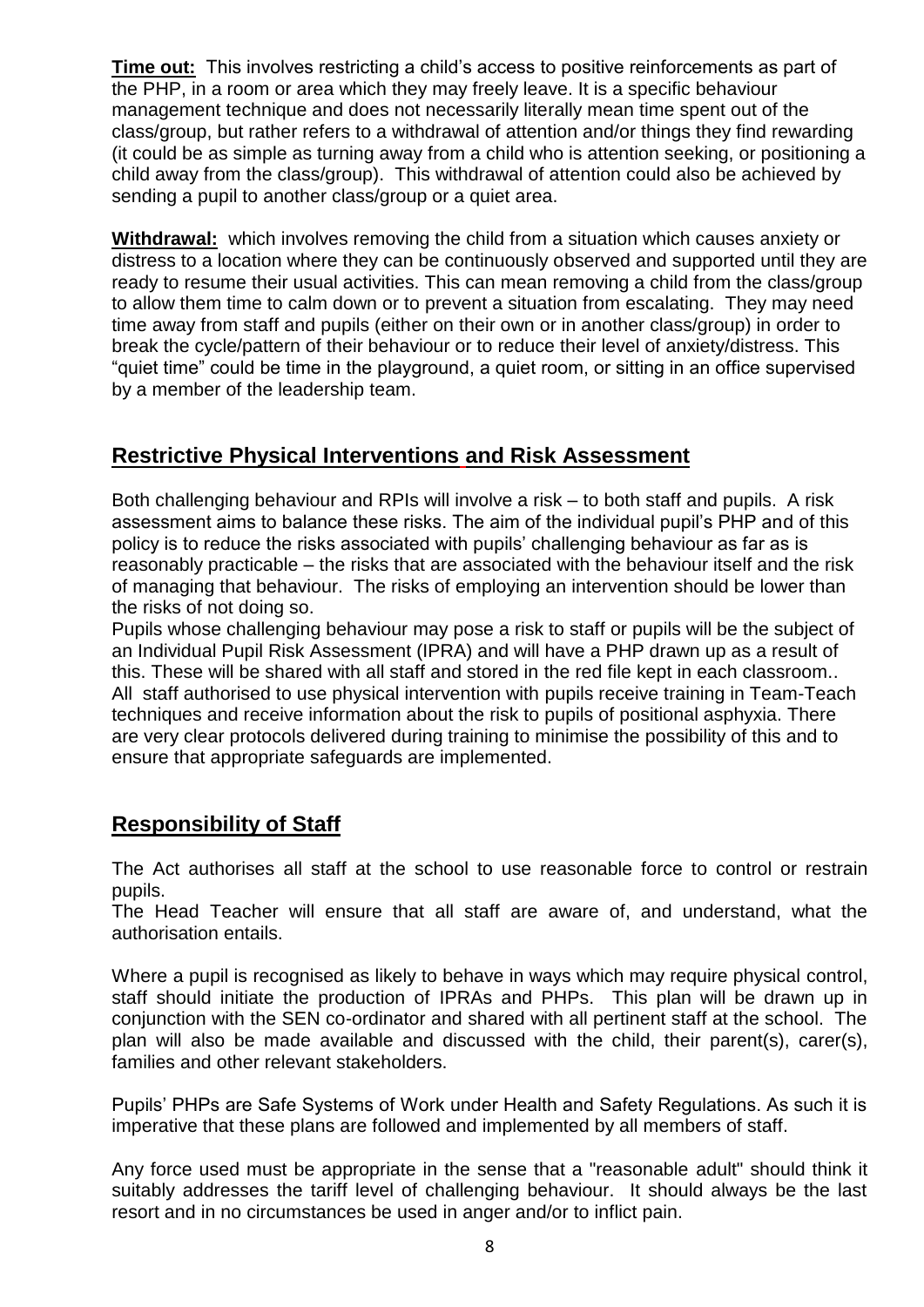Adults must avoid putting themselves into physical danger. If self-defence is necessary then the minimum force must be used.

Under the Health and Safety at Work Act, employees have a responsibility to report any circumstances which give rise to an increased risk to their Health and Safety. Staff who have, or acquire, permanently or temporarily, any medical condition that may impact on their ability to carry out pupils' PHPs have a duty to report these to the Head teacher immediately, as there may be an impact on their own safety and that of colleagues and/or pupils.

# **Training Issues**

Training on managing behaviour at some level will be available for **all** staff at Bramham and Shadwell Federation. For most staff this is enhanced by Team-Teach training in the use of positive handling and it is the responsibility of the Head teacher to ensure this training is kept up to date. No member of staff will be expected to use Team-Teach techniques without appropriate training. Arrangements for training will be made clear as part of the induction of staff and training will be provided as part of on-going staff development.

Bramham and Shadwell Federation is committed to using Team-Teach. Team-Teach Ltd is a training provider that is accredited through the British Institute of Learning Difficulties (BILD) and adheres to their Code of Practice on physical intervention.

# **Action and support after an incident**

# **De-brief (Learning from an incident)**

It is essential to 'debrief' as soon as possible after the incident (child/young person and staff member(s) involved), however all persons involved will require a short period of time to allow heightened emotions to dissipate before engaging in this process.

Training has been given to all staff on debrief procedures and systems. At Bramham and Shadwell Federation we will endeavour to follow this procedure.

- $\bullet$  ISOLATE we will ensure the person is somewhere quiet and calm;
- $\bullet$  EXPLORE we will allow the person to tell us what has happened first;
- SHARE we will then give our (or other's) perspective of a situation;
- CONNECT through careful questioning, we will connect the behaviour to the drivers, i.e., we will seek to discover not just *what* happened, but *why* it happened;
- ALTERNATIVES we will explore alternative ways that a situation could have been dealt with;
- PLAN we will ensure that plans are put in place (or reviewed if a PHP already exists) to help us deal with any future incidents;
- ENTER (RE) we will consider the emotional wellbeing of the person and how best to re-engage them back to their normal working environment.

The Head Teacher will ensure that each incident is reviewed and investigated further as required. If further action is required in relation to a member of staff or a pupil, this will be pursued through the appropriate procedure:

Review of Individual Behaviour Plan (IBP) and/or PHP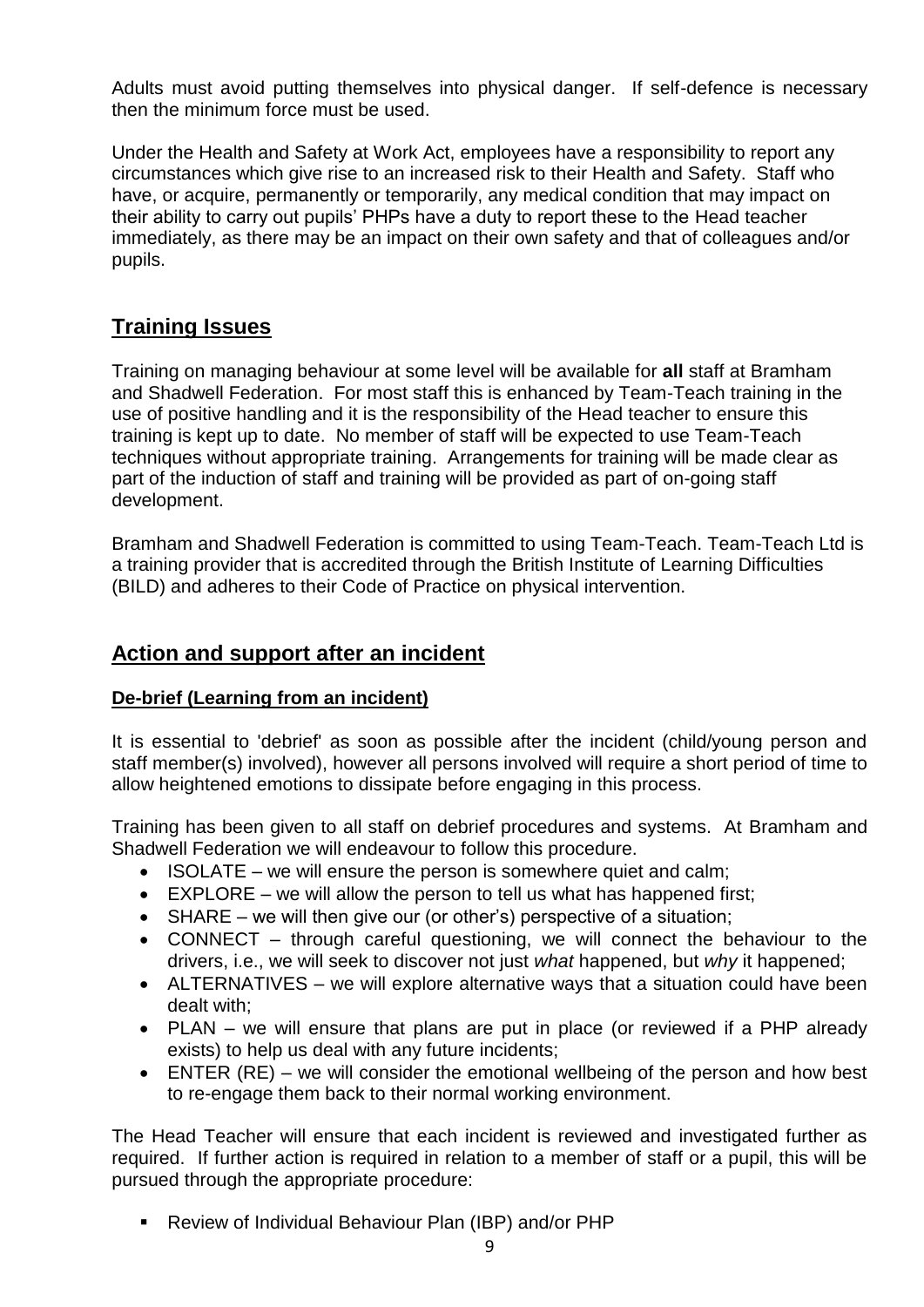- Child Protection Procedure (this may involve investigations by Police and/or Social Services)
- **Staff or Pupil Disciplinary Procedure**
- **School Behaviour Policy**
- Exclusions Procedure in the case of violence or assault against a member of staff

The member of staff will be kept informed of any action taken.

In the case of any action concerning a member of staff, he/she will be advised to seek advice from his/her professional association/union.

# **Recording and Reporting of Incidents**

If a restrictive physical intervention is used on a pupil the Headteacher must be notified at once. The name of the pupil will then be recorded in the appropriate school document, along with the time, circumstances, witnesses, details of any injury sustained and the pupil's responses. The parent(s)/carer(s) of the child will be notified as soon as possible via a telephone call or face to face and be given the opportunity to discuss the incident. Information will be given to the parent(s)/carer(s) about the Parent Partnership Service, who can give impartial support and advice.

Appropriate documentation will be completed as soon as possible after the incident (within 24 hours), normally prior to staff going off duty and be signed by all staff involved and the Head teacher.

All incidents involving a pupil being taken to the ground and held in Team Teach (TT) Front Ground Recovery, TT Back Ground Recovery or TT Shield Ground Recovery, involving a pupil being held prone or supine on the ground must be reported to the Principal Adviser for Care and Control, Health Safety and Wellbeing Team, Leeds City Council.

# **Monitoring incidents**

Whenever a member of staff has occasion to use reasonable force, this will always be recorded and documented following agreed procedures. Monitoring of incidents will help to ensure that staff are following the correct procedures and will alert the Head teacher to the needs of any pupil(s) whose behaviour may require the use of reasonable force.

Monitoring of incidents will take place on a regular basis and the results used to inform planning to meet individual pupil and school needs.

# **Staff from the Local Authority working within the school**

Support Services will have their own policies for care and control of pupils. When working within school it is the Head Teacher's responsibility to ensure that colleagues from any support service are aware of school policy and practice.

# **Involvement of children, parent(s)/carer(s), families and other relevant stakeholders**

As stated throughout this policy, children, their parent(s)/carer(s), families and other relevant stakeholders will be involved at every stage when planning and implementing care and control protocols at Bramham and Shadwell Federation.

They will be invited to take part in;

• the IPRA and PHP processes